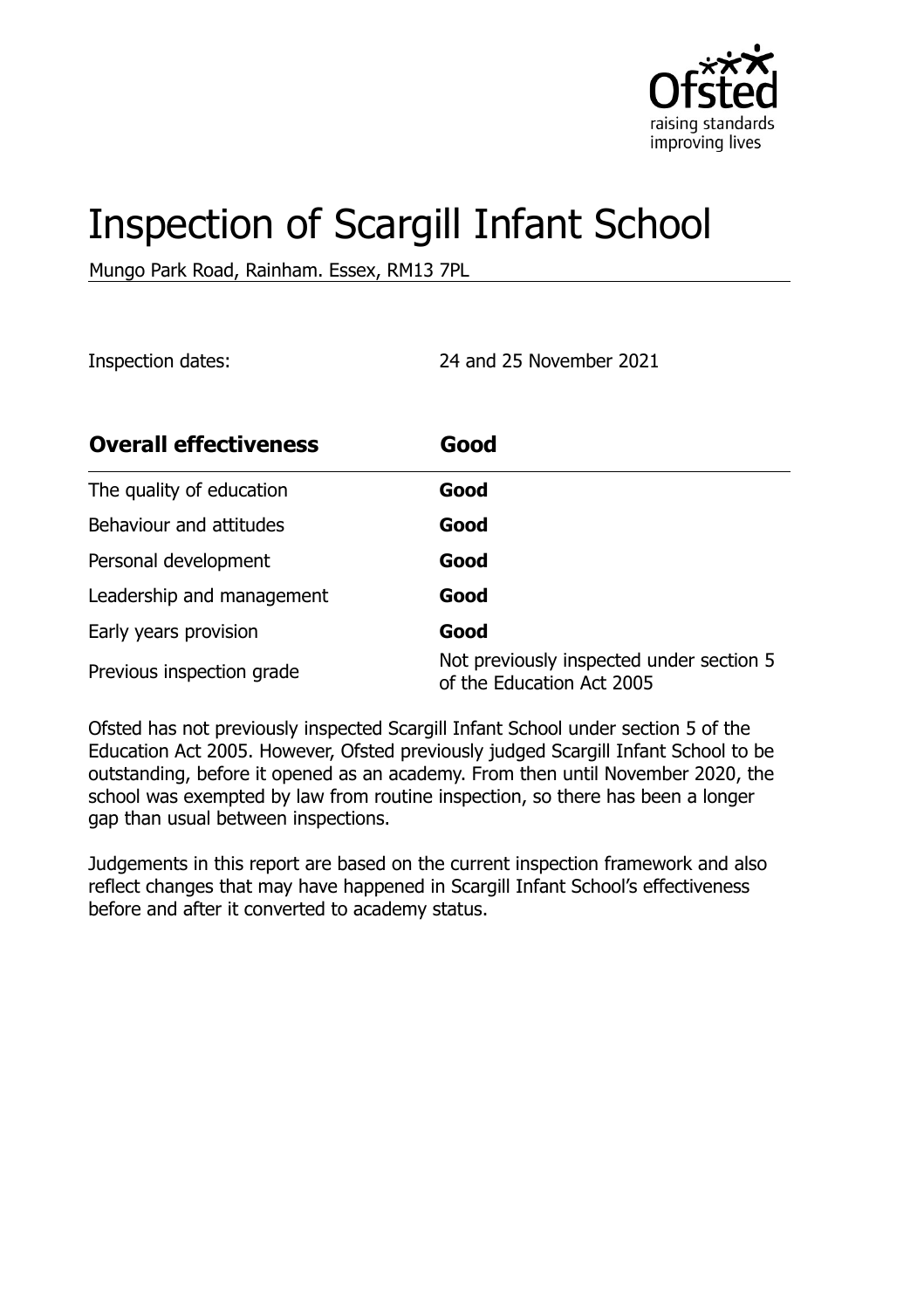

# **What is it like to attend this school?**

Pupils enjoy coming to this school. They know that their teachers want them to be happy and to do well. Parents and carers praised the school's friendly atmosphere. They like that their children attend a school where staff know pupils really well.

Leaders prioritise developing pupils' language and communication skills. Pupils like to talk to visitors about what they have learned. They enjoy discovering new things and finding out about the world around them.

Staff have high expectations of pupils. In many subjects, the curriculum enables pupils to develop their knowledge and understanding well. Where staff find gaps, they help pupils to catch up. This approach is less developed in some subjects.

When children join Reception, they quickly settle into the routines of school life. They play happily together and work alongside each other well. This continues in Years 1 and 2. There is a calm atmosphere in the school. Pupils feel safe and know that adults in the school care for them.

Pupils typically behave well. Staff teach pupils about bullying. Pupils said that it does not happen in their school. Adults deal with any unkindness quickly. They encourage pupils to be considerate of others. Pupils like taking on additional responsibilities, for example as school council members or helping out their peers in the classroom.

#### **What does the school do well and what does it need to do better?**

Leaders have prioritised the teaching of early reading. Teachers read to pupils each day. Pupils enjoy reading, including in the Reception Year. Phonics teaching is well organised. All staff have received training to ensure that they follow the reading programme consistently. They are skilled in helping pupils to practise and remember new sounds. Staff check which sounds pupils know and remember. They quickly identify pupils who find it hard to recall specific sounds. These pupils are given additional help to catch up. Pupils quickly become confident readers and use their phonics knowledge to read independently.

Leaders sequence mathematics learning well. Subject plans focus on making sure pupils' understanding of number, calculation strategies and place value is well embedded. This increases pupils' readiness to learn other concepts within the mathematics curriculum, as well as solve problems accurately. Teachers use and model mathematical language consistently. In the Reception class, children learn what they need to know to prepare them for Year 1. Using both the indoor and outdoor spaces, children quickly build up their knowledge of number and counting.

While the curriculum is broad, overall, some subjects, such as geography and music, are not as well planned. The sequence of pupils' learning has not been considered as fully. Leaders have not clearly set out the key knowledge that they want pupils to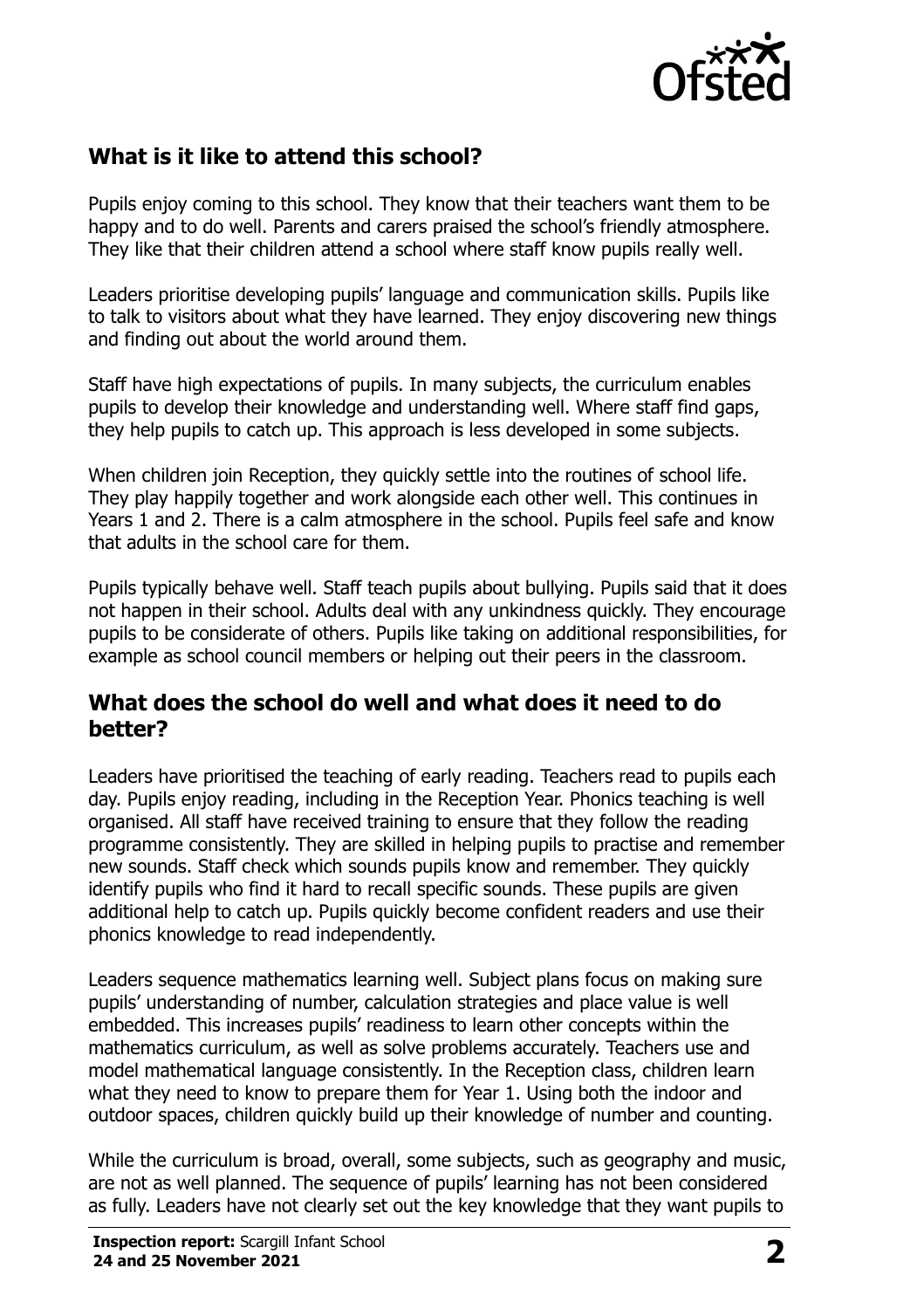

learn. As a result, pupils do not gain and deepen detailed knowledge as they progress through the school. For example, in Year 2, some pupils' understanding of the four countries that make up the United Kingdom is not secure. Leaders are revising the curriculum for these subjects. However, due to the COVID-19 pandemic, leaders have not been able to move forward with the necessary training for staff. Leaders plan to ensure that subject leaders deliver staff training this year.

Leaders seek out ways to enrich the curriculum. They ensure that pupils access wider opportunities to promote their personal development. For example, pupils learned about Hinduism through a recent workshop. Speakers were invited in to the school and taught pupils about the festival of Diwali. Pupils learned about shadow puppet theatre, food, traditional clothing and dance. Pupils also have opportunities to take part in the school choir. They are proud to be representing the school in an upcoming concert.

Lessons are, generally, calm. Pupils know and understand what staff expect of them. However, there are times when pupils call out. This low-level disruption is not always addressed swiftly by teachers. Leaders are providing staff with effective support to ensure that there is a consistent approach to managing behaviour in the classrooms. Pupils are given opportunities to celebrate their good manners. 'Kings and Queens' of good manners are chosen each month. Pupils take pride in wearing their crowns around the school. Staff commented on how polite and respectful pupils are when asking for their lunch and eating together in the hall.

Pupils with special educational needs and/or disabilities (SEND) are well supported. Pupils with SEND learn the same subjects as their peers. They receive effective support in the classroom. Staff adapt lessons, for example using visual resources, to help all pupils to understand what is being taught.

The local governing board, trustees and leaders work together to manage staff workload. They have a strong understanding of the areas that the school needs to develop.

### **Safeguarding**

The arrangements for safeguarding are effective.

Leaders are vigilant about pupils' safety. They have a detailed understanding of the pressures that are present in the local community. Staff work well with families to support them, providing early help when necessary.

Pupils are taught to keep themselves safe. They have learned about online safety. They know that if they have any concerns that they can talk to staff.

Leaders provide staff with regular training, so they are clear about their responsibilities. Staff know what to do if they have any concerns about a pupil. Systems are in place to ensure that the required checks on staff recruitment are made and well kept.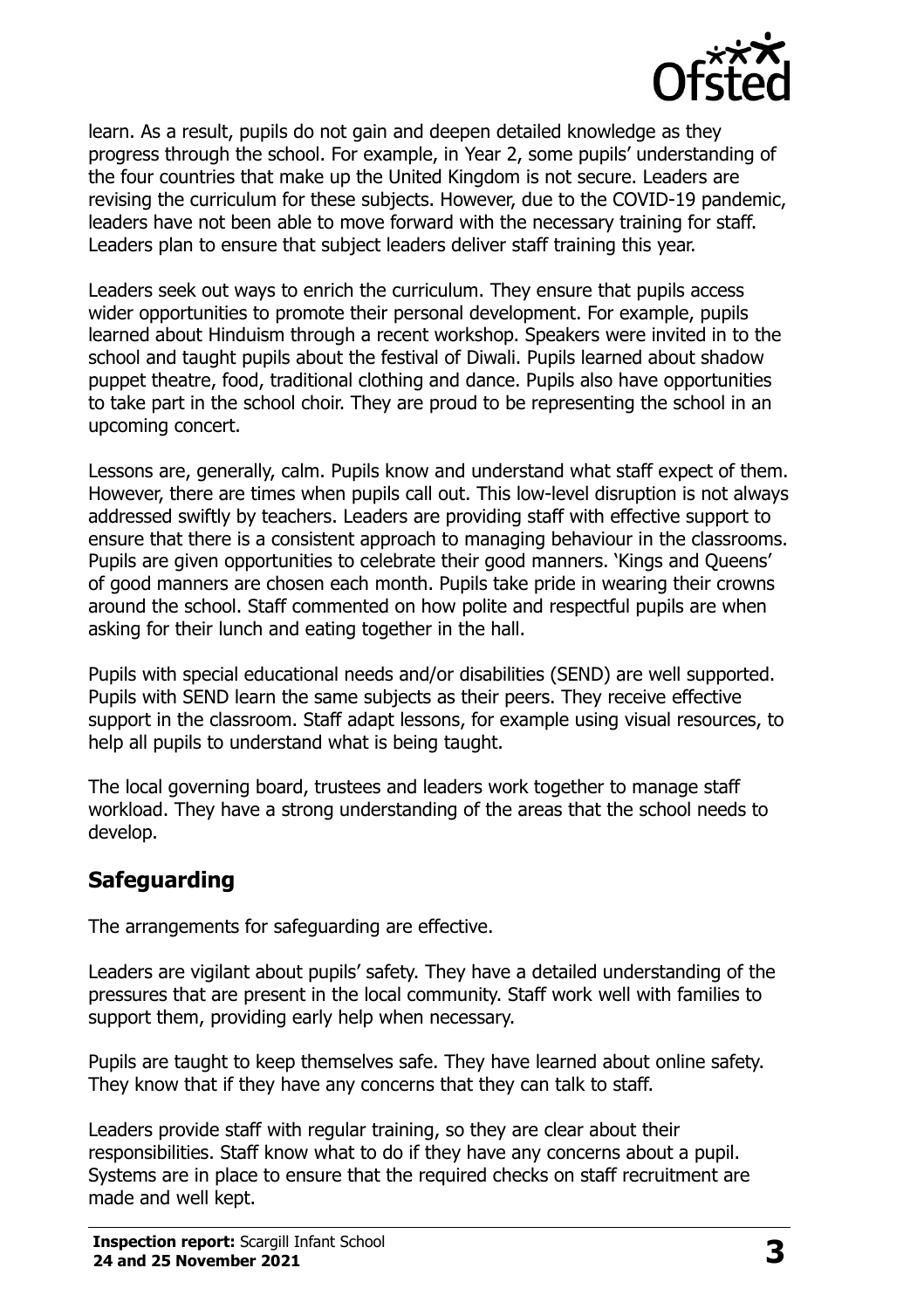

# **What does the school need to do to improve?**

#### **(Information for the school and appropriate authority)**

 All subjects are planned to match the expectations of the national curriculum. In a few subjects, however, planning provides too little information on the specific knowledge that pupils need to learn. As a result, teaching does not prioritise and ensure pupils remember essential ideas and concepts. Recently appointed subject leaders have identified the steps they need to take to address these weaker aspects. The curriculum is being revised and leaders plan to train staff and check the impact of their actions. For this reason, the transitional arrangements have been applied. Leaders should ensure that all subjects are sufficiently well planned and sequenced, and ensure that subject leaders support staff to teach the curriculum effectively in all curriculum areas.

#### **How can I feed back my views?**

You can use [Ofsted Parent View](http://parentview.ofsted.gov.uk/) to give Ofsted your opinion on your child's school, or to find out what other parents and carers think. We use information from Ofsted Parent View when deciding which schools to inspect, when to inspect them and as part of their inspection.

The Department for Education has further quidance on how to complain about a school.

If you are the school and you are not happy with the inspection or the report, you can [complain to Ofsted.](http://www.gov.uk/complain-ofsted-report)

#### **Further information**

You can search for [published performance information](http://www.compare-school-performance.service.gov.uk/) about the school.

In the report, ['disadvantaged pupils'](http://www.gov.uk/guidance/pupil-premium-information-for-schools-and-alternative-provision-settings) refers to those pupils who attract government pupil premium funding: pupils claiming free school meals at any point in the last six years and pupils in care or who left care through adoption or another formal route.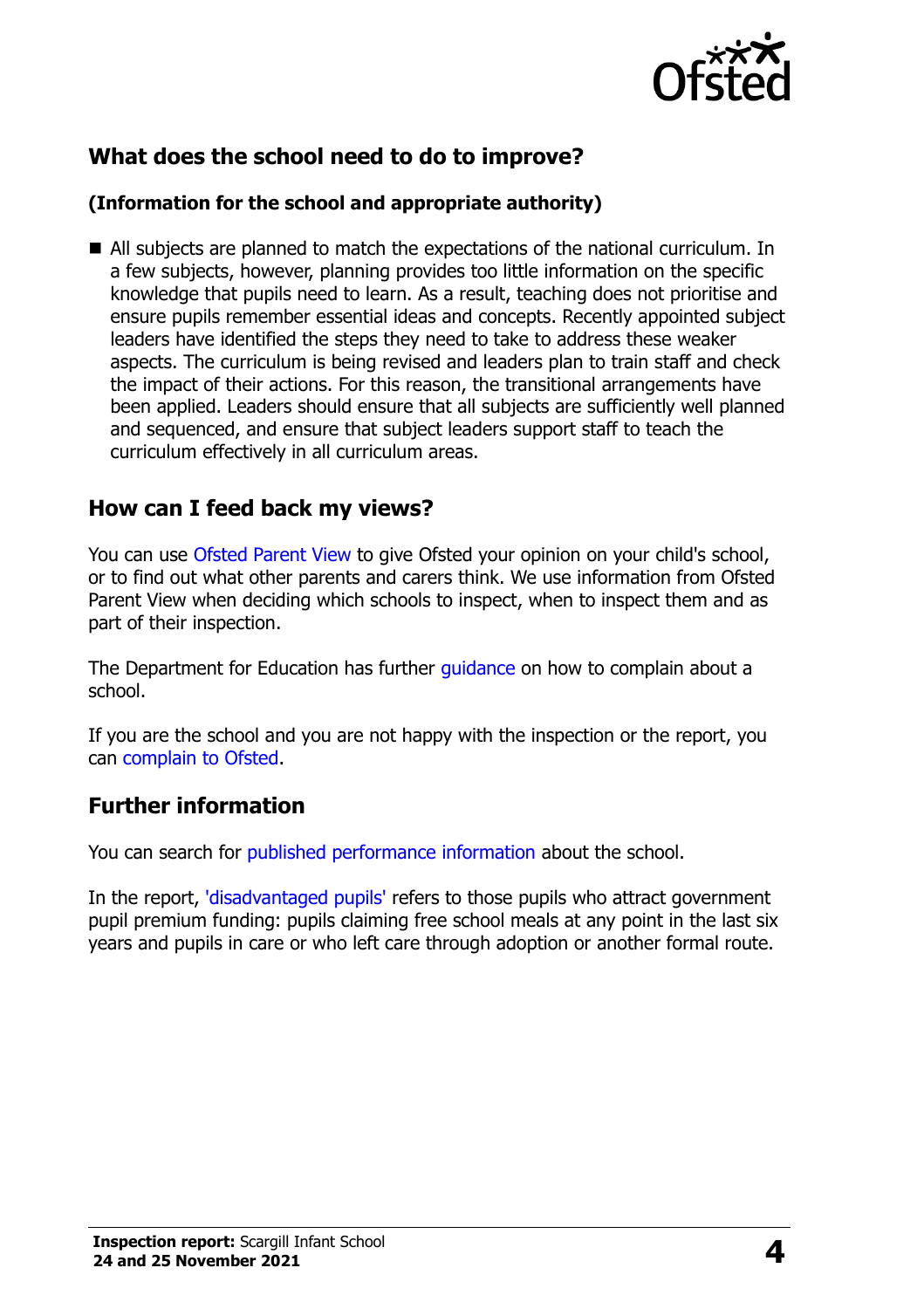

### **School details**

| Unique reference number             | 144589                   |
|-------------------------------------|--------------------------|
| <b>Local authority</b>              | Havering                 |
| <b>Inspection number</b>            | 10204501                 |
| <b>Type of school</b>               | Infant                   |
| <b>School category</b>              | Academy converter        |
| Age range of pupils                 | $4$ to $7$               |
| <b>Gender of pupils</b>             | Mixed                    |
| Number of pupils on the school roll | 237                      |
| <b>Appropriate authority</b>        | Board of trustees        |
| <b>Chair of trust</b>               | Gillian Thumpston        |
| <b>Head of school</b>               | Dawn McGahey             |
| Website                             | www.scargillinf.org.uk   |
| Date of previous inspection         | Not previously inspected |

# **Information about this school**

- Scargill Infant School converted to become an academy school on 8 September 2017. The school is part of the Hornchurch Academy Trust.
- The head of school was appointed in September 2017.
- The school has increased the number of classes from two-and-a-half forms of entry to three forms.
- The trust is currently in consultation on the proposal to establish a maintained Nursery provision at Scargill Infant School.
- $\blacksquare$  The school does not currently use any alternative provision.

### **Information about this inspection**

The inspectors carried out this inspection under section 5 of the Education Act 2005.

■ This was the first routine inspection the school received since the COVID-19 pandemic began. Inspectors discussed the impact of the pandemic with school leaders and have taken that into account in their evaluation.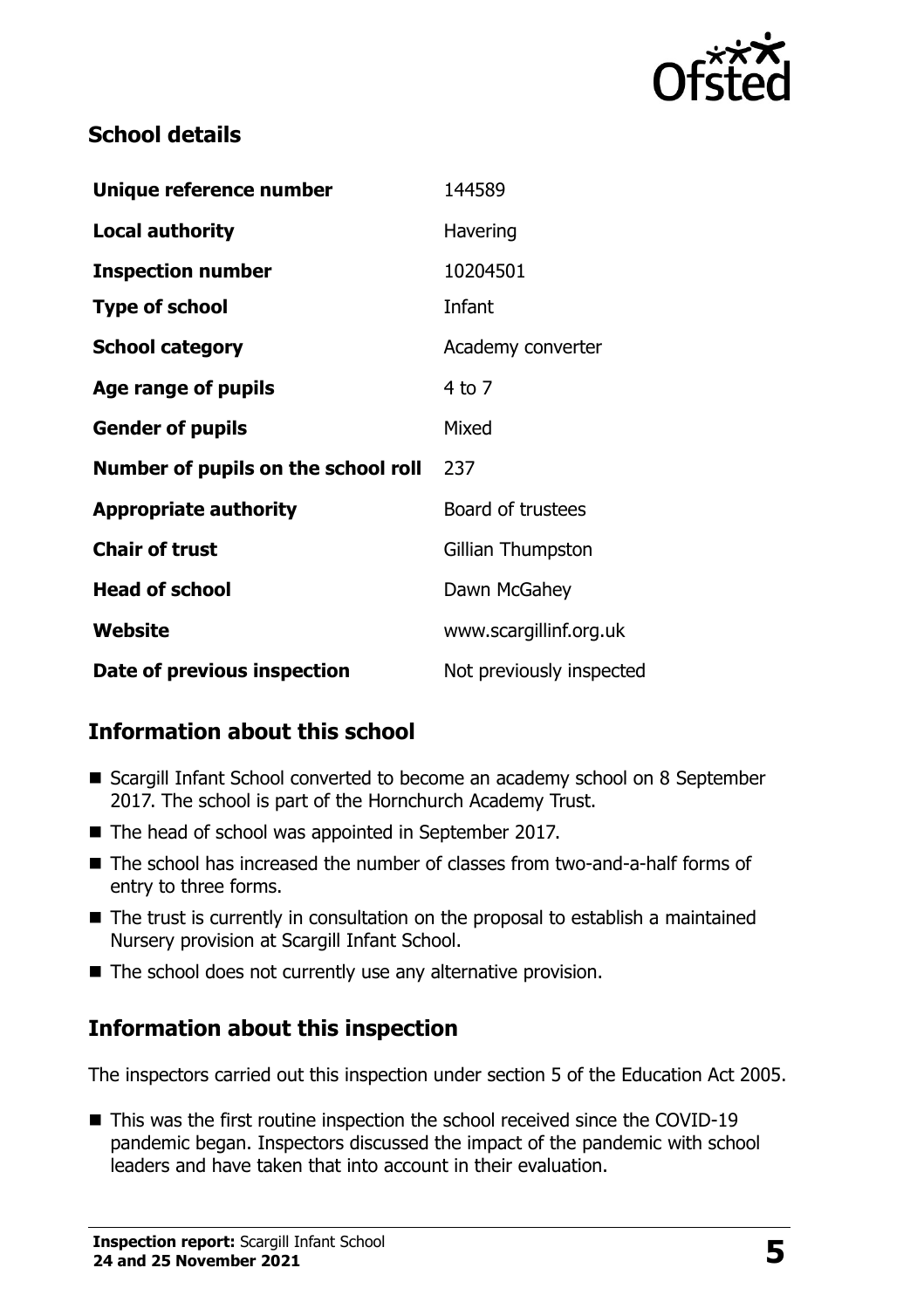

- Inspectors met with the head of school, deputy headteacher and members of staff. Inspectors also met with members of the academy trust and the local governing body.
- **Inspectors did deep dives in these subjects: reading, mathematics, music and** history. For each of these subjects, inspectors held discussions with subject leaders, visited lessons, spoke with staff and pupils, and looked at pupils' work. Inspectors also considered the curriculum for other subjects.
- Inspectors spoke with parents and considered the 14 responses to Ofsted Parent View, including the free-text responses from parents.
- Inspectors spoke with pupils and staff about the school's work to keep pupils safe. Inspectors also considered safeguarding records, documentation and the school's single central record of staff suitability checks.

#### **Inspection team**

Adam Vincent, lead inspector **Her Majesty's Inspector** 

Nick Turvey **Her Majesty's Inspector**